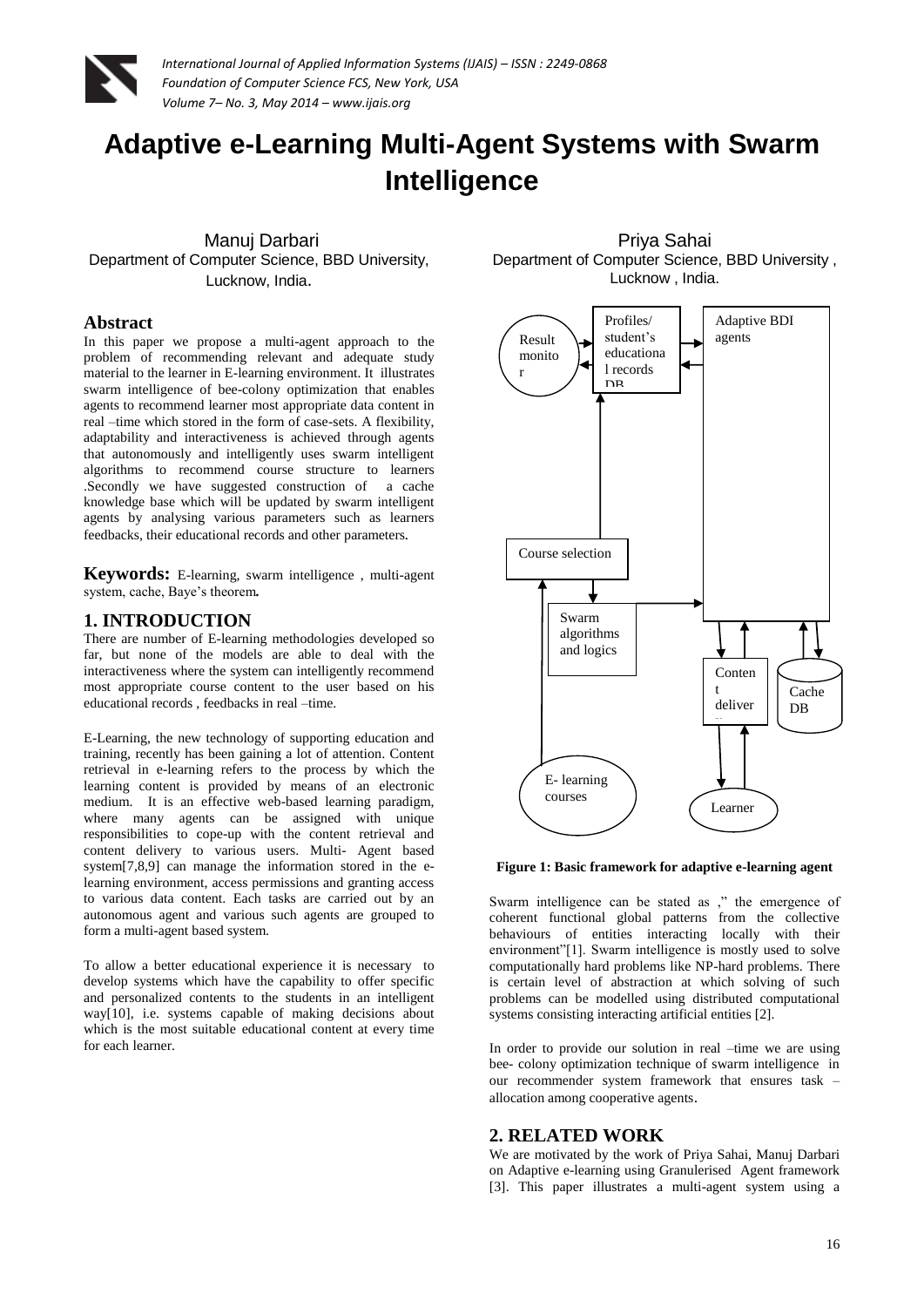

granulerised approach for solving the problem of recommendation overload to provide relevant courses to users in real time. It proposed dynamic binding of clusters to form granules ensuring right course delivery to the student based on his educational record, choices and helps setting his learning pace too.

The work by Sorin Ilie, Costin Badica ,Multi-agent distributed framework for swarm intelligence[4]. It presents a multi-agent distributed framework for swarm intelligence .Their framework could solve graph search problems on a computer network, they have compared the results of the distributed implementations bee-colony and ant –colony algorithms to conclude that ACS algorithm is faster than BCO.

We used CASIS ,case-based recommender system from Task allocation in Case-based Recommender Systems [5]. CASIS, combines the use of swarm intelligence in the task allocation among cooperative agents applied to a case-based recommender system to help the user to plan a trip.

We have used the concept of Intuitive Bayes Theorem from Mario F. Triola by her work on Baye's Theorem [6].Her work contributes that when calculation is complicated enough to create an abundance of opportunities for errors and/or incorrect substitution of the involved probability values. Fortunately there is another approach that is much more intuitive and easier called Intuitive Baye's theorem. It states that: "Assume some convenient value for the total of all items involved, then construct a table of rows and columns with the individual cell frequencies based on the known probabilities."

# **3. PROPOSED WORK**

In order to provide course structure to learner in real time we have used Bee- colony optimization technique in our recommender system .It's key features are updating the best known solution for a particular query and secondly, saving it in the form of case sets at the server website.

Whenever a learner enters it's queries the agent responsible for the content retrieval will check all the existing case –sets to derive the best known course set that should be recommended to the user. In case no previous saved case-sets matches the user query for a particular request then agent will select randomly the best solution by matching the query for the particular request leading to content delivery.

Algorithm for Basic Bee-colony implementation in our framework can be stated as follows:

## *AGENT\_INIT()*

*1.V MANAGED\_DATASETS()*

*2. for v CV do*

*3. CREATE\_ENTITY(V)*

*ADJUST\_ATTRIBUTES(entity)*

*1.if RECOMMENDATION\_COMPLETED(entity) then* 

*2. DATABASE\_SEARCH(entity)*

#### *3. BROADCAST\_SOLUTION(entity)*

*4. INITIALIZE(entity)*

#### *BEST\_DATASET(entity)*

*1.best\_dataset =RANDOM\_CHOICEMATCH( )*

*2.ADD\_to\_BESTSOLUTION(best\_dataset,entity)*

*3. return best\_dataset.*

*HANDLE\_DATABASE(entity)*

*1.UPDATE\_BESTSOLUTION(entity).*

Entity here can refer to the message transfer between agents searching for BEST\_RECOMMENDER\_SOLUTION.



**Figure 2: Architecture for swarm intelligent adaptive Elearning system**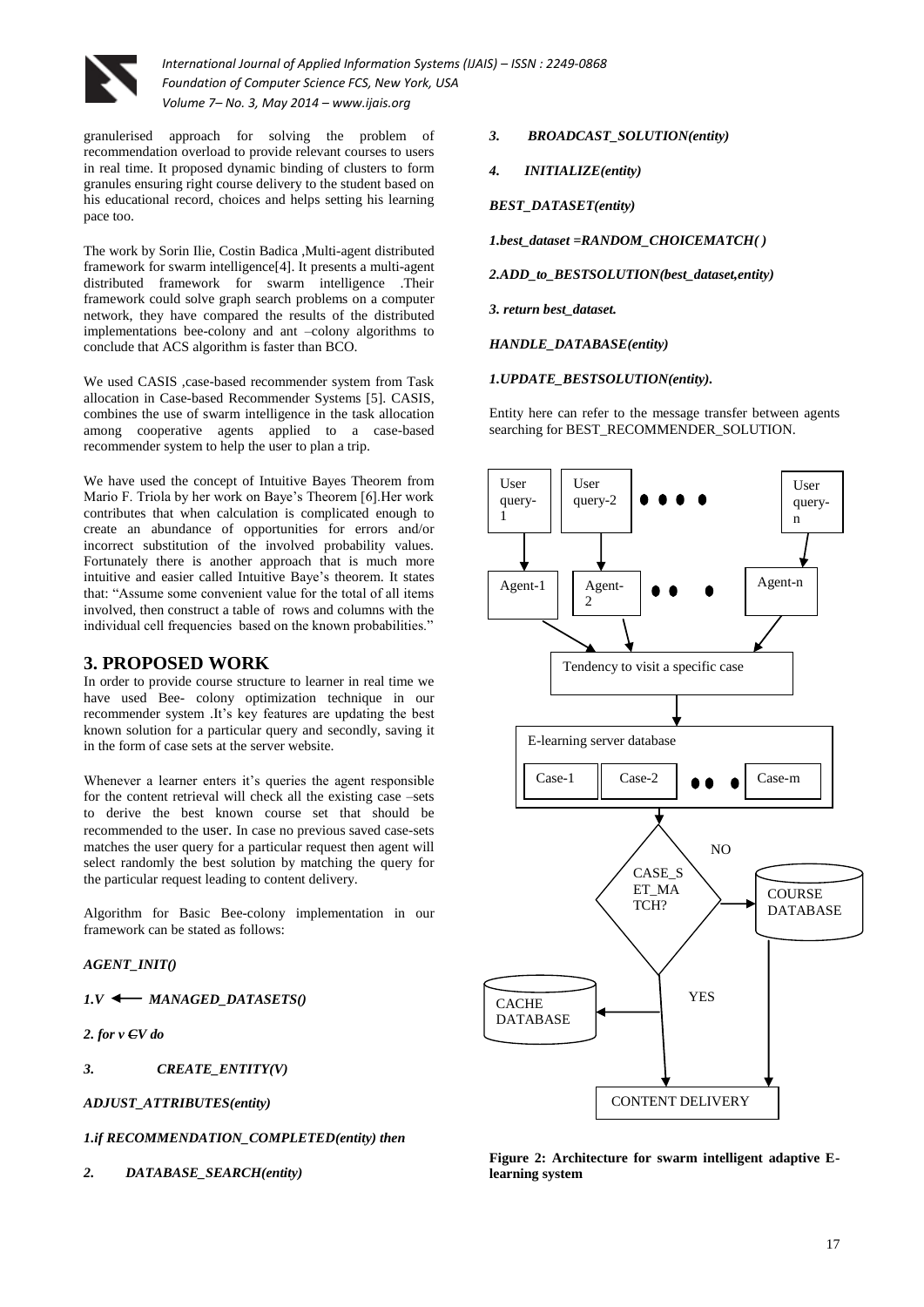



**Figure 3: Cache update system**

The multi-agent system will maintain a cache ,this cache contains all the best-known solutions. Whenever a user query is checked –in the content retrieval agent will search the cache for the best match solutions .In case if no solution is found then the query is forwarded to the next agent that will retrieve the best course data set to the learner.

An agent is also responsible for the database update in cache. This updation process is completed by analysing data from three sources:-

- Feedback from user/learner.
- User results from his saved educational record.
- Performance measures for swarm algorithms.

We are using Camazine and Sneyd model [7] to finally derive an algorithm for the adaptive recommender system in elearning environment. Data-sets or case-sets here refers to the chapter or clusters of course chapters belonging to a particular domain. Various variables used in algorithm can be stated as following:

 $f_a^d$ : probability of selecting a case-set A for the query

 $f_b^d$ :probability of selecting a case-set B for the query

f<sub>x</sub><sup>a</sup>: probability of abandoning case set A and moving ton next case set.

 $F_x^b$ : probability of abandoning case set B and moving ton next case set.

 $A(f_1^a)$ : probability of selecting case set A from cache to recommend

 $B(f_1^b)$ : probability of selecting case set B from cache to recommend

For updation process of the cache knowledge base in recommendation system we have used the following variables:

$$
A(f_1^a) = \frac{D_a d_a}{D_a d_a + D_b d_b}
$$

And

$$
B(f_1^b) = \frac{D_b d_b}{D_a d_a + D_b d_b}
$$

Where:

*A,B:* Case-sets

 $D_a$  and  $D_b$ : number of user preferences from feedback given by them.

*da* and *d<sup>b</sup> :* most recommended case sets or most hits/favoured cases.

Educational record of the learner is analysed by the agent and their parameters discussed above are used to recommend and update the database and cache.

Probability of selecting a particular case set uses following levels or grades appointed to them through various sources illustrated earlier. The grades ranges from :-

- Poor
- Satisfactory
- Above average
- Good
- Excellent or best.

Now, for algorithm a term that is most commonly used is Tendency(T). It is the probability to visit a specific case[5].Instead of visiting all cases from the case-base the agent will visit a case stored in the case base according to the tendency associated to that case. Then further analysis of that case set is done to decide whether it should be recommended to the user or not.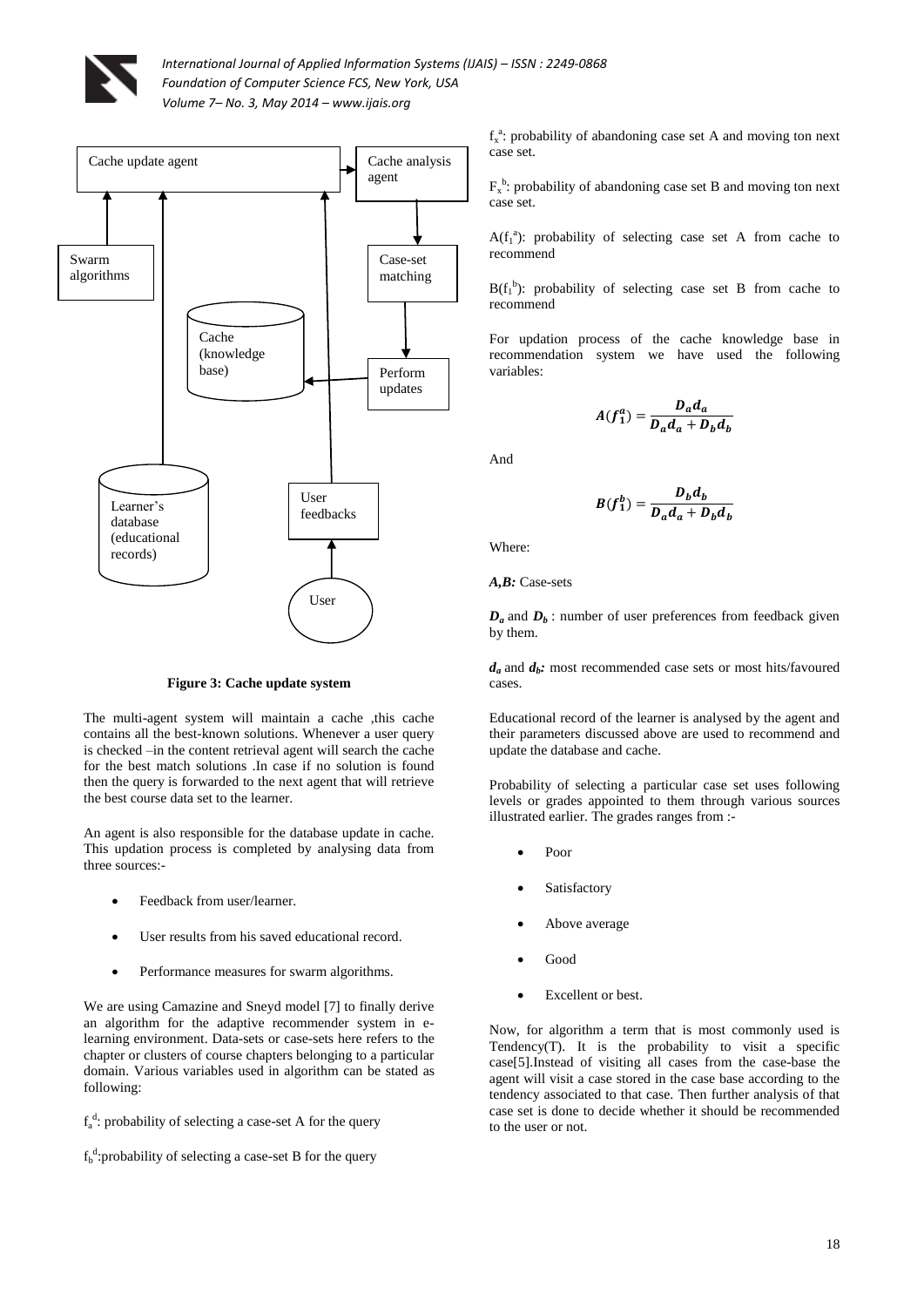

$$
T_{ij} = \frac{S_{ij}^2}{S_{ij}^2 + \theta_{ij}^2}
$$

where  $S_{ii}$  is the stimulus associated with case-set(i) and demand (j) of user.  $\theta_{ij}$  refers to answer threshold with case i and demand j.  $\theta_{ij}$  and  $S_{ij}$  are updated as following:

Case-1: If the agent selects a certain case that it visited for recommendation

$$
\theta_{ij} = \theta_{ij} - \alpha, \text{ if } \theta_{ij} > 0
$$

$$
\theta_{ij} = 0, \text{ otherwise}
$$

$$
Sij = Sij + \alpha
$$

 Case-2: If the agent does not selects or ejects a particular case from visiting.

$$
\theta_{ij} = \theta_{ij} + \alpha
$$
  

$$
Sij = Sij - \alpha
$$

 $\theta_{ij}$  and  $S_{ij}$  are working as a reinforcement to the cases[5] that are most suitable for the user query, ensuring that the agent does not visit any case which is not relevant to the demand or query that is being handled. According to the recommendation algorithm , when user inputs his preferences the agents are stimulated.

#### **Recommendation algorithm :**

 $C_b$ : *case-base* ( $C_1$ , $C_2$ ...... *Cn*)

*Db : demand base (d1,d2........d<sup>n</sup> )*

$$
\theta_{ij=1}
$$

 $Si*i* = 1$ 

*For b=1,2,3................n do*

 $d_1$ =random( $D_B$ )

 $c_1$ =random( $C_B$ )

$$
T_{ij}=\tfrac{S_{ij}^2}{S_{ij}^2+\theta_{ij}^2}
$$

 $If$  $(T_{ii}$ *met*  $)$  *then* 

*begin*

*repeat*

*px c ij=Euclidean distance(q,C ij)*

*if ((p<sup>x</sup> c ij) not met ) then begin*

$$
p_D{}^C{}_{ij} = I - p_x{}^c{}_{ij}
$$

if 
$$
(p_D^C_{ij})
$$
 met) then begin

$$
\theta_{ij} = \theta_{ij} - \alpha
$$

$$
Sij = Sij + \alpha
$$

*End*

*else keep searching*

*end if*

*end*

*else begin*

$$
\theta_{ij} = \theta_{ij} + \alpha
$$

$$
Sij = Sij - \alpha
$$

*Repeat*

$$
P_F^{\ c}{}_{xj} = \frac{Dcxj}{\sum_{y=1}^M D_y}
$$

*If (P<sup>F</sup> C xj met) then*

 $C_i$ <sub> $=$ </sub> $C_i$ 

*End if*

*Until*  $(C_i=C_x)$ 

*End*

*End if*

*Until( agent visiting case set i and user query j matches or fulfils parameters, set criteria for recommendation to the demand j of the learner)*

*End*

*End if*

*End for*

*Return highest level matching case-set.*

# **4**. **ANALYSIS**

Baye's theorem illustrates how the conditional probability of each of a set of possible causes for a given observed outcome can be computed from knowledge of the probability of each cause and the conditional probability of the outcome of each cause. Originated in mid 19th cent and named after Thomas Bayes (1702–61), English mathematician. It is commonly known as "Bayes' Rule" given as: